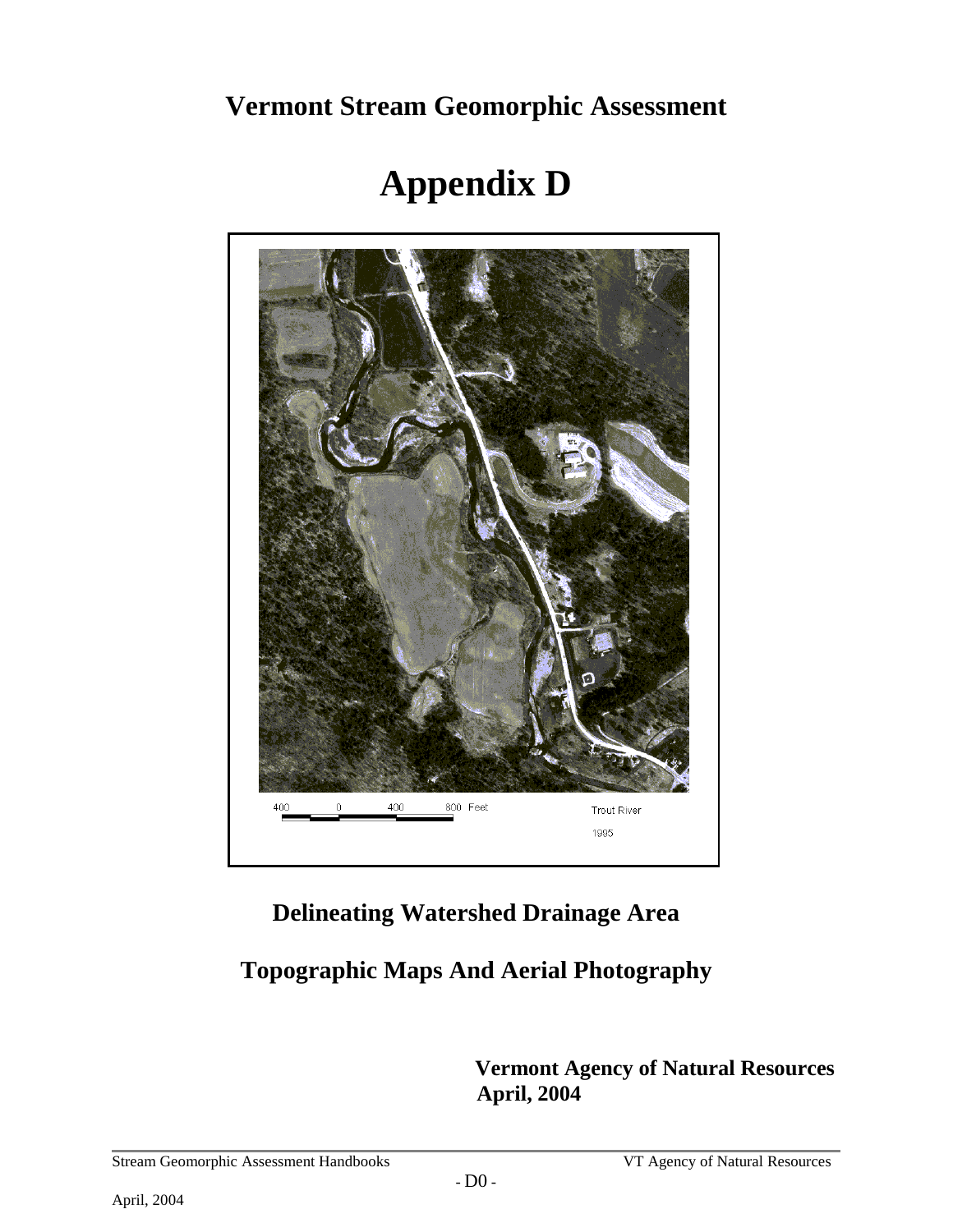# **Delineating Watershed Area**

Watershed areas can be drawn with map and pencil or with computer mapping tools; however, it is highly recommended that you use paper topographic maps to first draw watershed areas and complete reach numbering. Digitizing on-screen from scratch can be inefficient, as the user must switch back and forth between a small scale in order to see topographic features and a larger scale to see drainage patterns. It is also extremely valuable to have the paper maps as a backup and for educational display.

#### **Materials needed**

- USGS 1:24,000 topographic maps
- tape
- pencil and eraser

#### **Procedure**

1. Tape together a composite of the all the topographic maps on which the watershed is located. To determine which maps these are, you will need to have a general sense of where the mainstem river or stream flows and which larger tributaries flow into it. Each USGS topographic map covers about 53 square miles of land area.

2. On the map, mark the watershed outlet, which is the most downstream end of the stream, river, lake, or reach you are assessing. Examine the map to identify all land area that directs water to the watershed outlet. Look for the blue lines, which indicate surface water, that flow to the watershed outlet, and visually follow these blue lines upstream until they end. All of these blue lines that drain to the watershed outlet make up the drainage network (Figure D.1). From the most upstream ends of the blue lines, follow the contour lines uphill until reaching the ridge tops of the drainage divide. The contour lines along a stream make a V with the point of the V facing uphill, and ridges make a U (sometimes V-shaped) with the bottom of the U facing downhill.

3. Draw the watershed boundary by connecting all the ridge tops and highpoints from which the land slopes down to the river (or lake) and eventually to the watershed outlet. Watershed boundary lines are drawn at right angles to the contour lines on the topographic maps'. Start at the watershed outlet and work upstream, drawing the watershed boundaries on one side of the watershed; and continue to follow the ridges around until you come back to the watershed outlet on the opposite side of the watershed. The watershed boundary line you draw should encircle the entire drainage network of the watershed. Sometimes it is easier to visualize watershed boundaries by first looking for the tops of hills and mountains and "connecting the dots", ridge top to ridge top, around the waterbody.

#### **Notes**

- If a wetland sits on a drainage divide between two watersheds, divide the wetland in half with the watershed boundary line. It is likely that the wetland drains in both directions, into the watershed you are delineating and into the adjacent watershed.
- Be careful in urban areas because stormwater drainage and water supply systems can sometimes significantly change the locations of drainage divides. Contact the city engineer for information.
- Check your work by examining the contour lines within the watershed boundaries to make sure that there are no points, other than the outlet, where water flowing off the land could cross the watershed boundary lines and leave the watershed.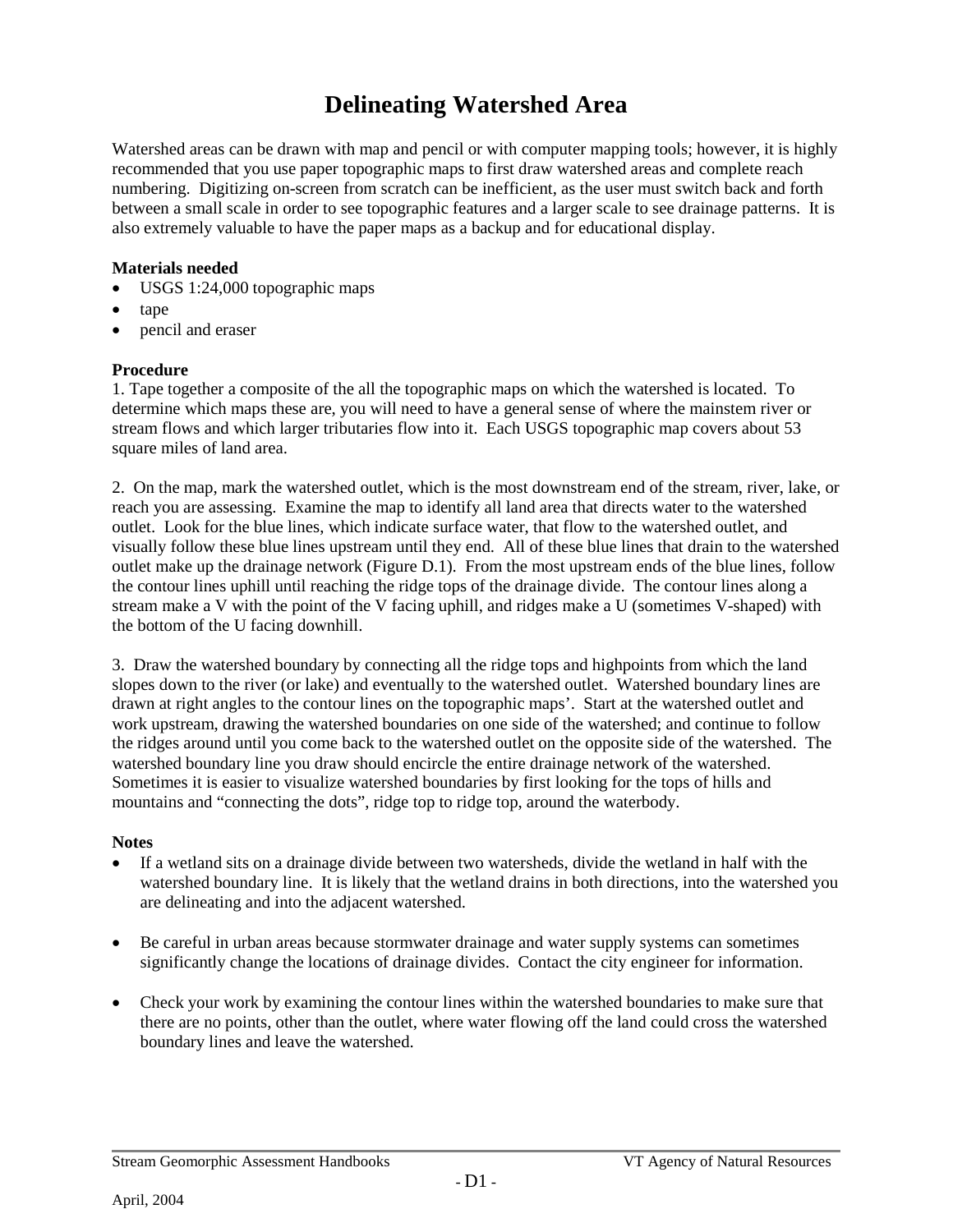Figure D.1 Below, the watershed area drawn for a tributary stream. Inset on right shows the location of the tributary watershed within the larger mainstem watershed. The drainage network is shown in blue.

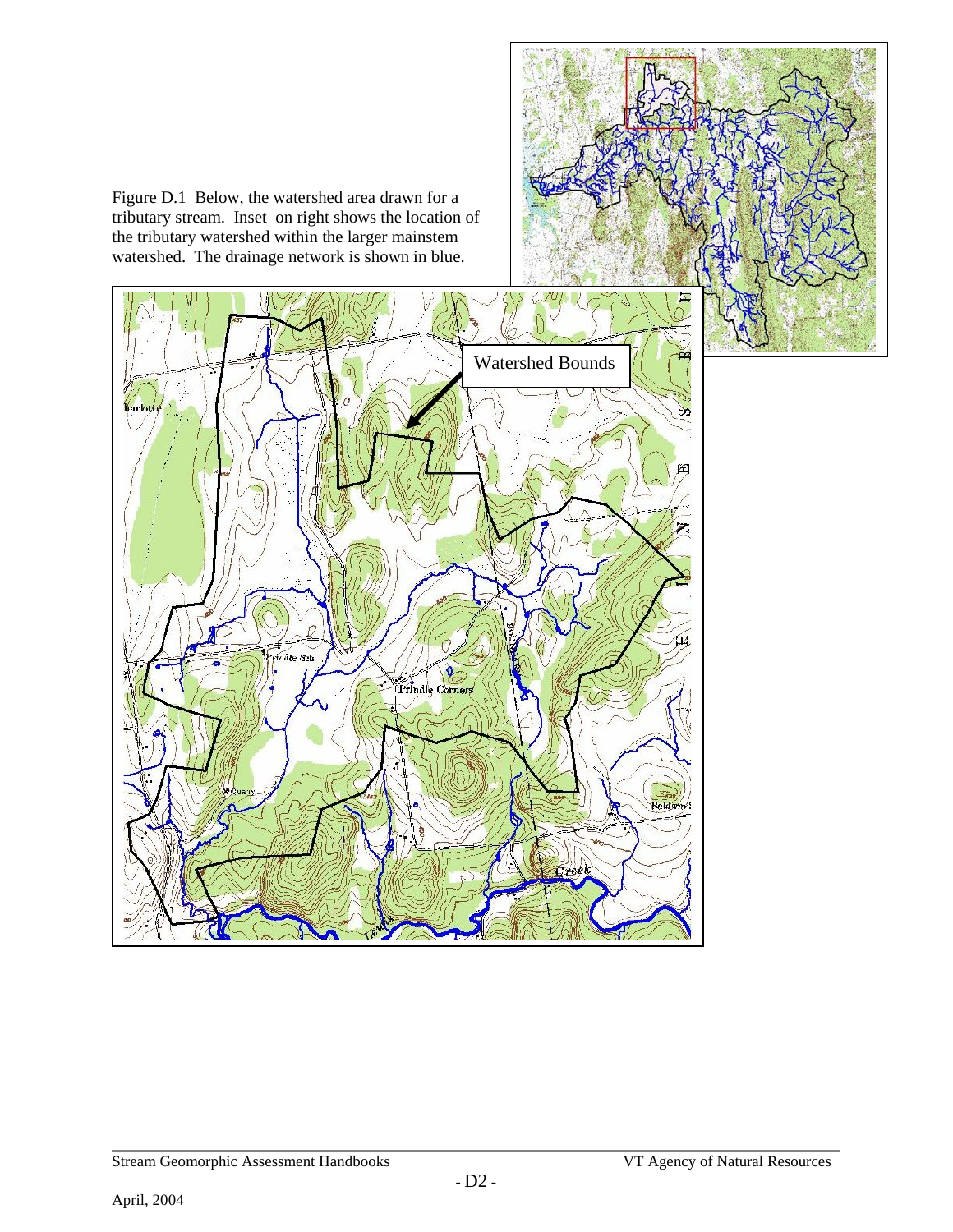# **Topographic Maps and Aerial Photography**

## **Reading a Topographic Map**

Becoming familiar with the topographic map is essential for understanding a watershed. Two features used frequently are the scale, which can be read at the bottom of the map, and the contour lines. The scale relates the distance between two points on the map ad the actual distance. The United States Geological Survey (USGS) produces several series of topographic maps with different scales. The two most common are the 1:24,000 and the 1:100,000 series. On a 1:24,000 map, a distance of one unit on the map equals 24,000 units in the field.; For example, 1 (map) inch = 24,000 (field) inches or 2000 feet. Contour lines are lines of equal elevation, typically 20 feet or 6 meters apart on the 1:24,000 series map. Every fifth contour line is darkened and this helps to make reading the map easier. Since contour lines are lines of equal elevation, when they are closer together, it indicates steeper terrain, and when they are further apart, the land is flatter. Many stream features such as channel slope, valley slope, sinuosity, valley width, basin slope, location of alluvial fans, drainage area etc. can be read from a topographic map.

The list below includes some of the most common features that you will see when reading a topographic map.

Note that while some valleys on the map show streams flowing through them, others do not. This does not mean that there is no stream there, it means that a perennial stream was too small to detect when the map was made or the stream is ephemeral (not flowing all the time). The dotted blue lines indicate larger ephemeral streams, solid blue lines indicate perennial streams.

#### **Guide to main features on a topographic map**

**Hill summit:** closed round circle **Depression:** closed round circle with small lines pointing to the center of the circle. **Valley:** V shaped contours with the point of the V facing UPHILL. **Ridge:** U or V shaped contours with the point of the U facing DOWNHILL. **Steep terrain:** contour lines close together **Flat terrain:** contour lines farther apart **Slope breaks:** These are areas where alluvial fans, or multiple channels may occur.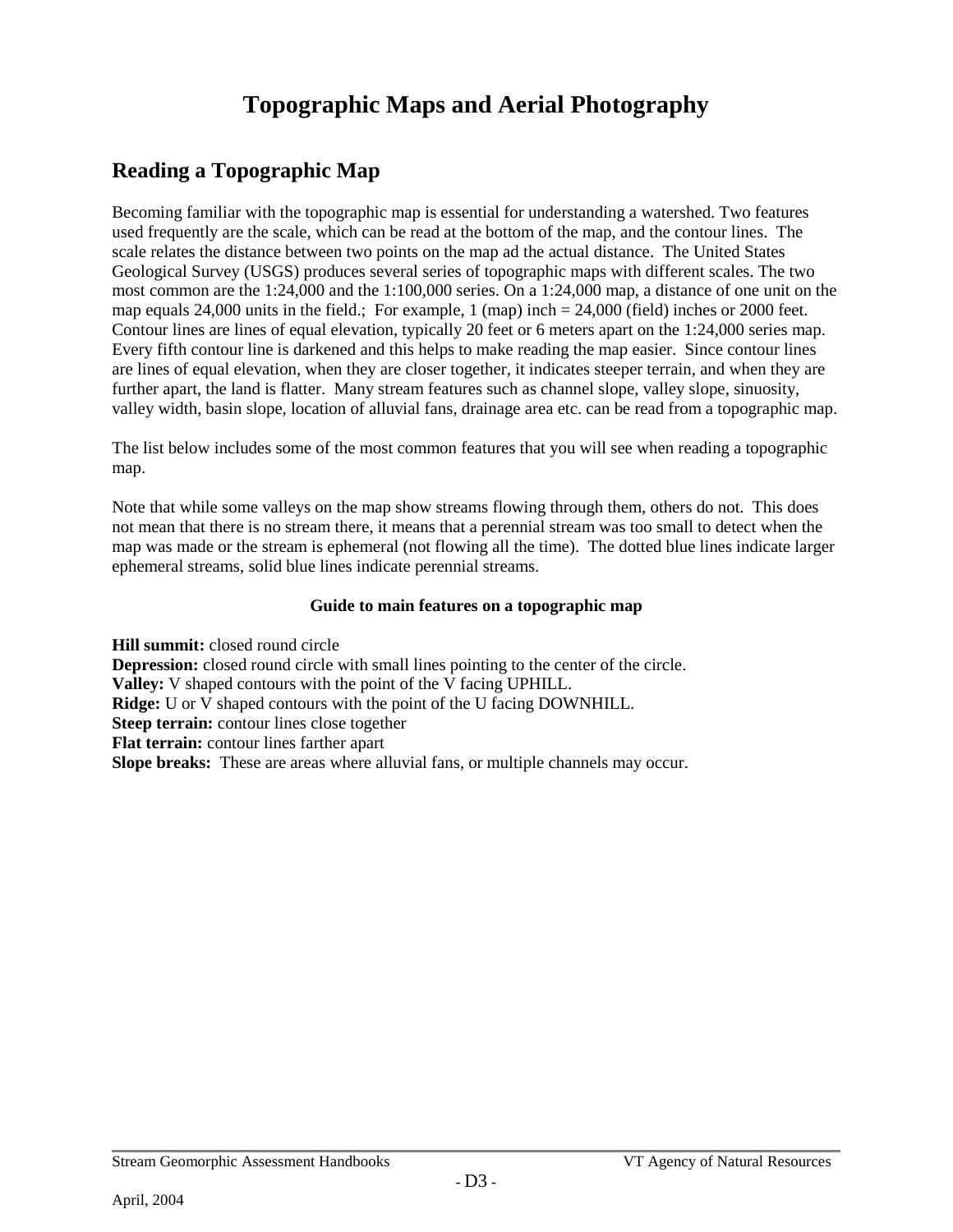### **Using Aerial Photographs and Orthophotos**

### **Introduction**

Aerial photograph interpretation is an easy and low-cost way to view a large area of land in its entirety. With the right photos and a small amount of training, aerial photographs can reveal a tremendous amount of information about rivers and watersheds.

As the subject is a broad one, this section can only provide a brief introduction. Anyone seriously interested in photo interpretation should refer to Avery and Berlin (1992) and Philipson (1997).

Aerial photos can be divided into two broad categories: Vertical photos are taken with a camera which is pointing approximately straight down and oblique photos are taken at some angle other than vertical. The typical photo taken by pointing a handheld camera out an airplane window is an oblique photo. Oblique photos can themselves be divided into two categories: low obliques, which do not show the horizon, and high obliques, which are so slanted from vertical that they include the horizon. Although these photos can be very helpful for evaluating a stream corridor it is not usually practical to make any actual measurements off of oblique photos.

Vertical aerial photos are usually taken with a special mapping camera which is mounted in the belly of an airplane. The actual film is about 10 inches wide and the lenses vary in focal length from 6 to 12 inches. A gyroscopically stabilized mounting keeps the camera vertical as the plane flies along and a special forward motion compensation device may be used to reduce blurring caused by the motion of the plane during the time the shutter is opening and closing.

A series of aerial photos taken as the plane is flying along on a constant heading is called a flight line. Ideally the photos line up in an exactly straight line. In practice, the photos may be somewhat canted to the line of flight or else the line may drift sideways relative to the intended line of flight. Flight lines are most often oriented north-south, although small projects may use other orientations so as to cover a project area with the least amount of reversals of the plane. The photos in a flight line are usually taken so as to overlap by about 60 percent. Photos in adjacent flight lines typically overlap by 25 to 30 percent. The overlap along flight lines allows stereoscopic viewing of adjacent pairs of photos. This is the single most important technique to master in order to interpret aerial photos.

#### **The Geometry of Aerial Photos**

Although aerial photos are often thought of as being maps, this is not really correct. Simple maps can be thought of as what are known as orthographic projections. In an orthographic projection all features are located in their correct horizontal positions and are depicted as though they are being viewed from directly overhead. Angles and distances can be easily measured on such maps. Aerial photos, by contrast, are central projections. In a central projection all features are viewed from a single central point that is a finite distance above the scene. This results in the images of most objects being shifted from their proper map positions, a phenomenon known as radial displacement or image displacement. Most of this displacement is caused by the shifting of images radially towards or away from the center of the photo depending on whether the features are lower or higher than the elevation of the land at the center of the photo.

Other sources of distortion in aerial photos are camera tilt and distortion due to the camera lens itself, both of which are usually quite minor. Lens distortion is usually greatest at the edges of the photo, so its good practice to avoid working at the edges of the photos.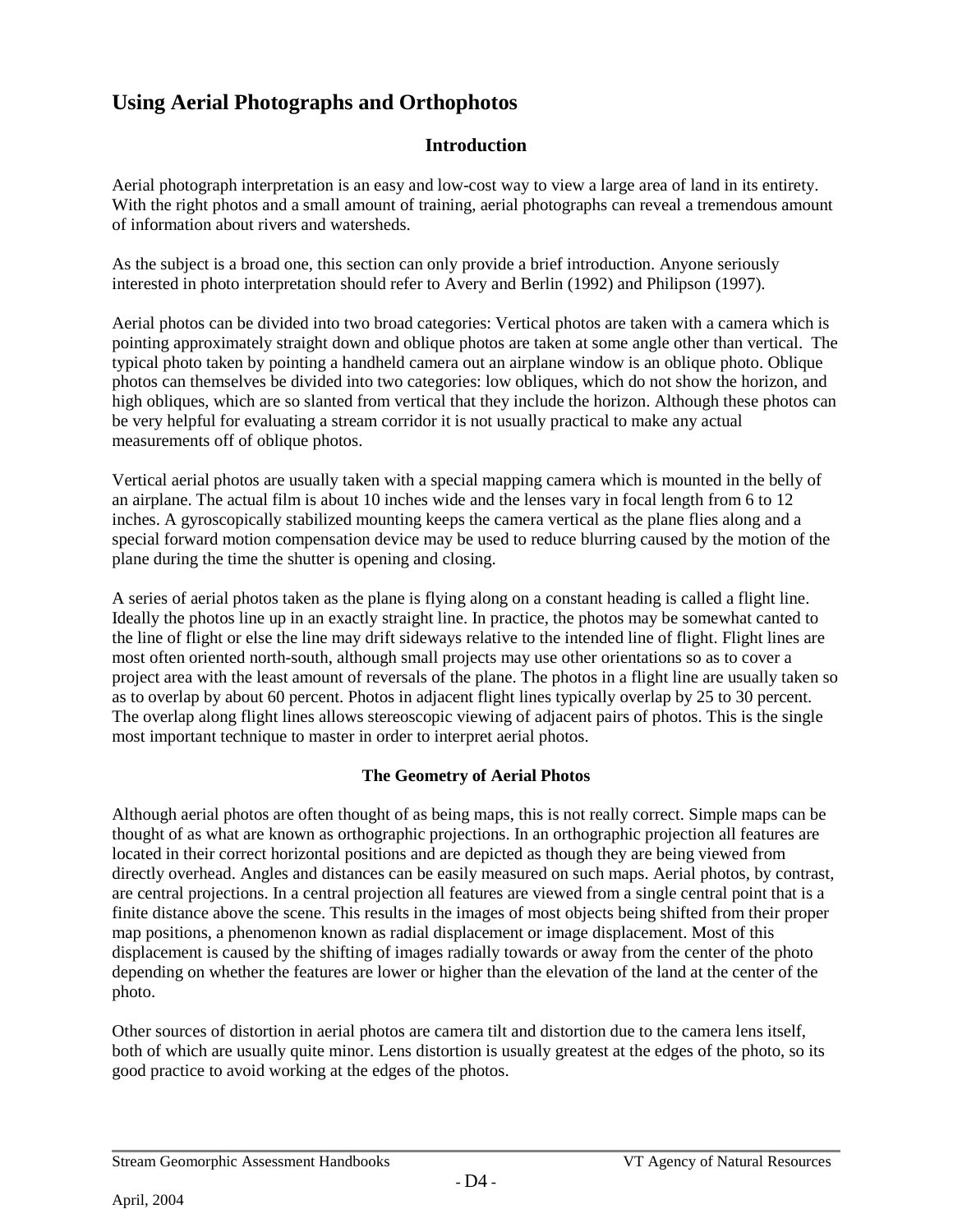#### **Scale of Aerial Photos**

The scale can vary significantly over a single aerial photo. First, the hills are closer to the camera than the valleys and thus the hills are shown at a larger scale while the valleys appear at a smaller scale. Second, the distance from the camera to the edge of the scene is larger than the distance from the camera to the center of the scene. In hilly terrain scale variations within a single photo can sometimes exceed 5%.

The scale also varies from one photo to the next due to the changing height of the airplane above the ground surface.

The simplest way to determine the scale of an aerial photo is to measure the distance between two points on the photo and compare that to the distance between the corresponding points on a map of known scale. If the distance between two points on a photo of unknown scale is 2.1 inches and the corresponding distance on a 1:24,000 scale map is 1.6 inches, then solve the following ratio to find the scale of the photo:

Distance on photo/ Denominator of photo scale  $=$ Distance on map / Denominator of map scale  $1.6/x = 2.1/24,000$  $x = (1.6)(24,000)/2.1$  $x = 18,286$ Photo scale  $= 1:18,286$ 

#### **Types of Film**

The three types of film most commonly used for aerial photography are black-and-white, color infrared, and color films.

Black-and-white or panchromatic film is usually shot with a yellow filter for increased haze penetration. Black-and-white photos are excellent for general land use and land cover mapping and have moderately good depth penetration in water.

Color infrared film has been around since World War II but has only come into widespread use in the last 30 years. This is a false-color film that is always shot with a yellow filter. This film-filter combination is sensitive to the green, red, and near-infrared parts of the spectrum and is excellent for distinguishing different types of vegetation. Water and wet soils stand out in strong contrast to surrounding drier soils but color infrared film has poor depth penetration in water bodies (clear water tends to look black). It is not a heat-sensitive film (heat radiation is in the far-infrared portion of the spectrum).

A third type of film is normal color film. Colors correspond roughly to colors seen by the human eye, although haze often seems to wash out the colors a bit. Normal color film has better depth penetration in water than color infrared film but vegetation has a smaller range of colors on normal color film than on color infrared. Table 1 gives examples of the colors that a variety of objects have on both normal color and color infrared film.

Any of the films described above can be useful for a watershed study. However, if wetland mapping is to be done, color infrared film flown in the springtime is the film to have.

#### **Stereoscopic Viewing**

The key to extracting the maximum amount of information out of aerial photos is stereoscopic viewing. Stereo viewing more than doubles the amount of information available from a pair of photos. With this technique you can determine the heights of objects and the shape of the land surface.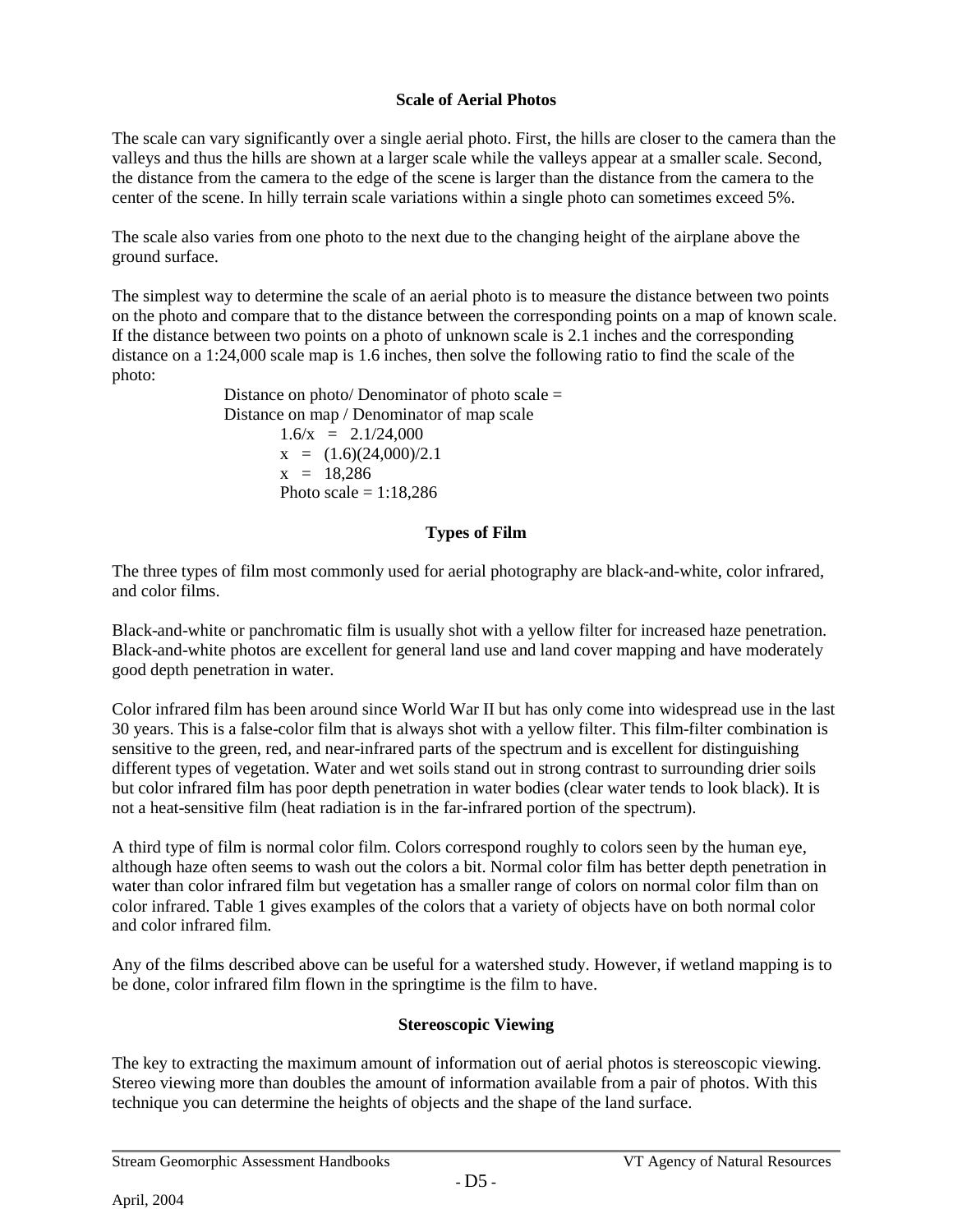Stereoscopic vision is achieved by having each eye view an object from slightly different angles. When the eyes are viewing an actual scene in the landscape, the eyes can only use stereoscopic vision out to around 1000 feet. Beyond that, all distance determinations are based on context. That is why distances in deserts and other large open areas are so hard to estimate. If our eyes were spaced farther apart, we would be able to view the landscape stereoscopically out to greater distances.

The stereoscope, in effect, gives you a very widely spaced pair of eyes. Although aerial photos are usually taken at altitudes of from 6,000 to 20,000 feet above the land surface, the spacing between successive photos in a flight line is usually several thousand feet. The stereoscope is a device that allows each eye to view one of a pair of aerial photos, each of which shows a scene from a different angle. Because the ground spacing between photos is so large, the brain is fooled into interpreting the stereo image as that of a nearby scene with very high relief. Thus, hills appear overly steepened and low features stand out above their surroundings. Depending on the scale of the photos, the focal length of the lens, and the ratio of the height of the plane above the land surface to the horizontal distance between photo centers, height differences as low as two to 10 feet may be readily visible.

To view aerial photos with a standard folding pocket stereoscope, line up a pair of adjacent photos from the same flight line, allowing them to overlap so that common features are directly on top of one another (for example, if a pond is shown on both photos, the images of the pond should be one right on top of the other. Next, spread the photos roughly 2.4 inches apart (the distance between the eyes of an average person), parallel to the flight line. Next, set the width of the lenses of a pocket stereoscope to this same distance. Place the stereoscope on top of the parts of the photo pair that overlapped. The long dimension of the stereoscope should be parallel to the flight line. When the scope and the photo pair are properly oriented, the landscape will stand out in exaggerated relief.

If you can get the view into stereo but the images swim around before settling in, or your eyes begin to hurt after a brief viewing, you do not have the photos aligned quite right. Keep adjusting the photos until they come immediately into stereo view when your eyes are placed on the scope. Sometimes you will find that the photos need to be canted a little in order to come into stereo properly. This is because the photos were crabbed when they were taken. For more details on how to line up photos see Soil Survey Staff (1966).

Once the photos are properly aligned, it may help to tape one or both of the photos down to keep them from moving out of alignment. To view parts of the photos with a pocket stereoscope you will need to gently bend (not crease) parts of the photos.

#### **Photo Interpretation**

Many people take a more or less casual look at an aerial photo and believe that they have seen all there is to see in it. An experienced interpreter of aerial photos knows that any given photo (or especially any given stereo pair of photos) contains an enormous amount of information regarding landscape history, vegetation, soils, streams, cultural features, etc. The key is to go beyond passively viewing the photos and to begin to actively interpret them.

The distinctive set of characteristics that describe a feature on an aerial photo is called its signature. Signatures are composed of the following elements (adapted from Avery and Berlin, 1992): tone or color, texture, shadow, pattern, association, shape, and size.

Tone refers to the various shades of gray seen on a black-and-white photo and color refers to the range of colors seen on a color photo. It is important to realize that tone or color by themselves will not uniquely identify any feature. For example, on spring-time color infrared photos a dry sand pit, a sandbar in a river, a dry field covered with stubble, and a wet meadow dominated by reed canary grass may all have the same color (white).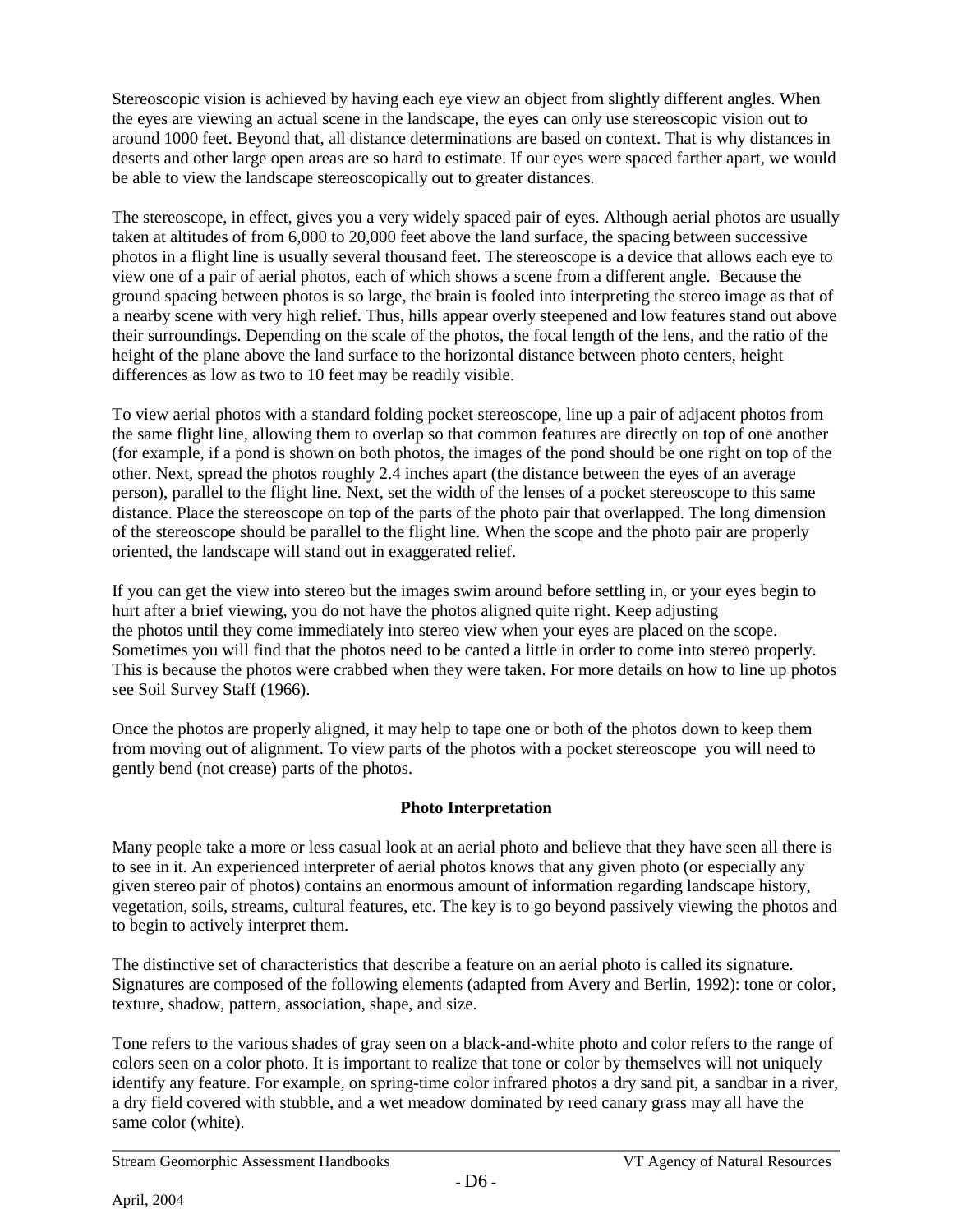Texture is the roughness or smoothness of a feature. An old field growing up in shrubs and saplings has a very rough texture while pavement or a mowed lawn has a very smooth texture.

Shadows often obscure important features but it is useful to remember that the shadow can also reveal information about the object which is casting it. The dark shadow of a shrub on grassy vegetation may be easily visible while the shrub itself has little contrast with its surroundings and is difficult or impossible to discern. Note that on color infrared film shadows tend to be very black and they can completely obscure features, while on black-and-white film one can commonly see some detail in the shadows.

Pattern refers to the arrangement of objects, such as the grid pattern of trees in an orchard, contour plowing on a hillside, or a trellis drainage pattern in a river system.

Association refers to the general association between features, such as the association of toppling trees with an eroding river bank. Trees topple over for many reasons at many different spots on the landscape but if one observes several trees toppling over into the river at a site it is quite likely that the cause is an eroding bank.

Shape is often a very obvious clue to the identity of a feature. The shape of an abandoned oxbow in a floodplain is quite distinctive. Also, on a large-scale photo the shape of an elm tree is very different from that of a sugar maple.

Size is another obvious signature element. Relative size can be estimated by comparison with known objects such as roads, houses, cars, etc. If the scale of the photo is known accurately then actual measurements can be made.

Some of the features that can be spotted on aerial photos when they are viewed in stereo:

- a. Shadows of deciduous trees on river
- b. Road
- c. Riffles, runs, and pools
- d. Old channel, now partly abandoned
- e. Tree leaning over river
- f. Former channels
- g. Rip-rap on bank
- h. Bedrock
- i. Farmstead
- j. Culvert under road
- k. Conifer woodland
- l. Pasture
- m. Hayfield
- n. Unvegetated bars
- o. Vegetated bar
- p. Eroding bank with no buffer
- q. Large log on bar
- r. Tree which has slumped into river
- s. Boulder in river

Many further examples of the features which can be discerned on aerial photos are shown in Avery and Berlin (1992) and Soil Survey Staff (1966).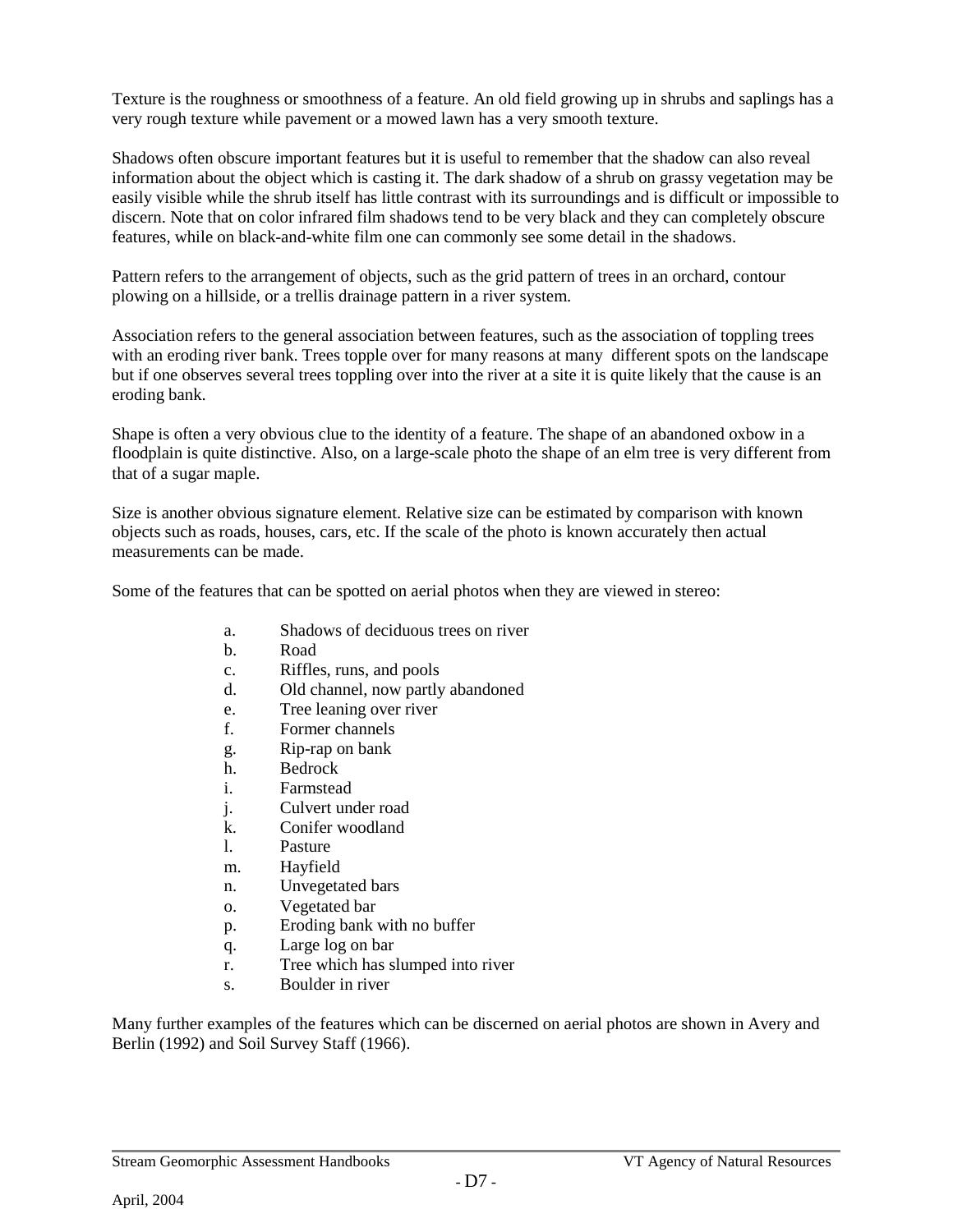#### **Height Measurement**

Using a stereoscope it is possible to roughly measure the height of features such as stream banks or trees, either by comparison with objects of known height (such as houses, cars, or telephone poles), or else by analytical methods involving parallax calculations. For information on making parallax calculations see Avery and Berlin (1992). Using a stereoscope you should easily be able to distinguish differences in height between grasses, shrubs, and trees.

#### **The Need for Field Work**

In order to get the maximum amount of information out of a set of aerial photos, a certain amount of field work is necessary. For a large project, a recent set of photos should be obtained early on and reviewed prior to field work. The photos can provide a good overview of land use and land cover in the corridor and may reveal possible locations of alluvial fans, former channels, flood chutes, eroding banks, etc. After going out in the field, again review the photos. This is a good time to review older sets of photos to look for changes in stream planform, etc. This second round of aerial photo study can also help you see the full extent of features seen in the field. For example, a low terrace that you overlooked in the initial photo review may now be easily visible since you encountered it in several spots.

If your organization owns the aerial photos, you may choose to take them out in the field, although it is probably better to make copies and leave the originals in the office (good copies can actually be viewed in stereo, although there is certainly some loss of fine detail). As it can be difficult to keep photos clean and dry, do not take borrowed photos into the field.

#### **Common Flaws Seen on Photos**

On some prints of aerial photos the edges are quite dark. Because wide-angle lenses are used for this work, there is significantly less light falling on the edges as compared to the central region of the photos. Therefore, if a simple contact print is made, the edges come out dark and it is difficult or impossible to see details. If you are considering using photos which are dark on the edges, it may be possible to use modern printing techniques to reprint them and eliminate the dark edges.

A large fuzzy white spot on an aerial photo is referred to as a hot spot. This is caused by sunlight being reflected directly back at the camera, causing an overexposed spot. Aerial photographers usually plan their photography to avoid times of day when hot spots are likely to occur. Again, modern printing techniques can at least partly reduce these spots.

No two sets of color infrared photos of the same area ever seem to show the same exact color range. This is partly due to the sensitivity of such film to variations in vegetation and partly due to the fact that the color balance in these photos is sensitive to the temperature and freshness of the developing chemicals. Two prints from the same original made by the same lab on two different days usually have visibly different color balance. If you are unsatisfied with the quality of a photo order, have the processor try again.

#### **Finding Vermont Aerial Photos**

Hundreds of aerial photo flights have been made over Vermont since at least as far back as the late 1930s. Some were contracted by the federal government, some by the state, and others by private companies or individuals. The available photo sets range from statewide coverages to sets of a dozen or less photos flown for an engineering project. As an example, at least 18 separate sets of photos of various scales have been flown over all or part of the Town of Plainfield, Vermont.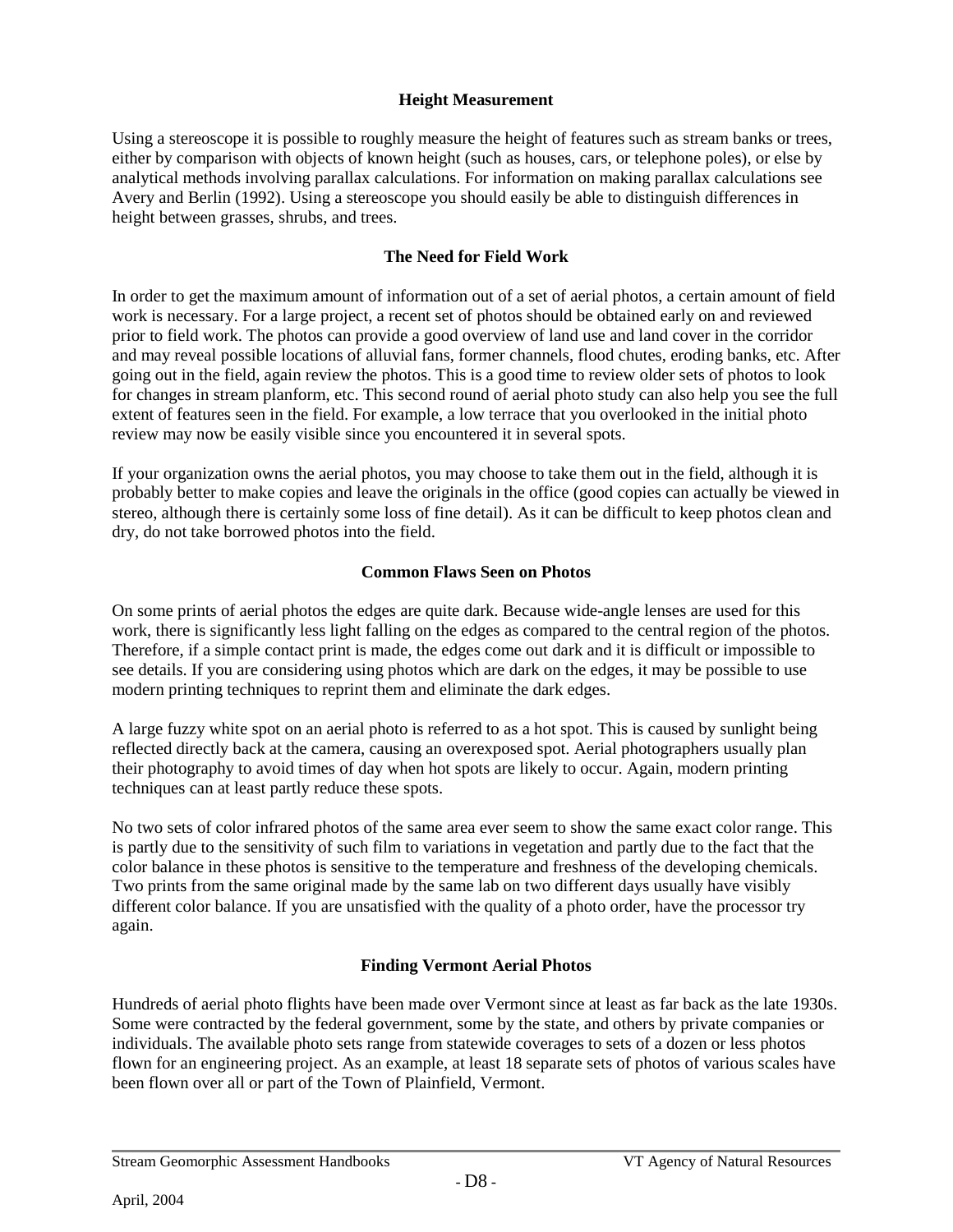Since the late 1930s at least eight complete statewide sets of aerial photos have been taken over Vermont (Table D-1)

| Date             | Original Contracting<br>Agency    | <b>Current Source</b>                   | Scale    | Emulsion                                                             |
|------------------|-----------------------------------|-----------------------------------------|----------|----------------------------------------------------------------------|
| 1939-1942        | <b>USGS</b> and <b>USDA</b>       | <b>EROS</b> Data Center,<br><b>APFO</b> | 1:48,000 | Black-and-<br>white                                                  |
| 1962-1964        | <b>State of Vermont</b>           | Aero Graphics                           | 1:18,000 | $\mathbf{A}$                                                         |
| 1974-1976        | <b>State of Vermont</b>           | Aero Graphics                           | 1:20,000 | A                                                                    |
| 1974-1985        | <b>Vermont Mapping</b><br>Program | Vermont Mapping<br>Program              | 1:30,000 | $\overline{A}$<br>(first round of<br>orthophoto<br>production)       |
| 1978-1980        | US Army Corps of<br>Engineers     | <b>EROS</b> Data Center,<br><b>APFO</b> | 1:80,000 | Black-and-<br>white or color<br>infrared                             |
| 1985-1987        | <b>USGS NHAP</b>                  | EROS Data Center,<br>APFO               | 1:58,000 | Color infrared                                                       |
| 1988-<br>present | <b>Vermont Mapping</b><br>Program | Vermont Mapping<br>Program              | 1:30,000 | Black-and-<br>white (second<br>round of<br>orthophoto<br>production) |
| 1992-1994        | <b>USGS NAPP</b>                  | <b>EROS</b> Data Center,<br><b>APFO</b> | 1:40,000 | Color infrared                                                       |

**Table D-1** Statewide aerial photo coverages.

EROS = U.S.G.S. EROS Data Center, Mundt Federal Building, Sioux Falls, SD 57198, phone ( 800) 252- 4547, web site <http://edcwww.cr.usgs.gov/eros-home.html>.

APFO = USDA Aerial Photography Field Office, P.O. Box 30010, South Salt Lake City, UT 84130- 0010, phone (801) 524-5856, web site <http://www.apfo.usda.gov>.

Aero Graphics Corporation, Box 248, Bohemia, NY 11716, phone (516) 589-6045.

NHAP = National High Altitude Program

NAPP = National Aerial Photography Program

The 1962-64 statewide photos are probably the most widely used set of photos in the state. The photos are of fairly large scale (1:18,000) and most of the frames have very good contrast. Because more of the land was in agricultural use than at the present time, the land was more open and therefore these photos are excellent for studying landforms. They are still being used today by soil mappers and geologists. As part of the project, large-scale photos (1:6,000 scale) were taken of many of the town and village centers.

There are many aerial photo collections in Vermont. The Bailey Howe Library at the University of Vermont maintains a large collection. Several offices in the Vermont Agency of Natural Resources maintain collections. The local NRCS offices usually have particularly good aerial photo collections.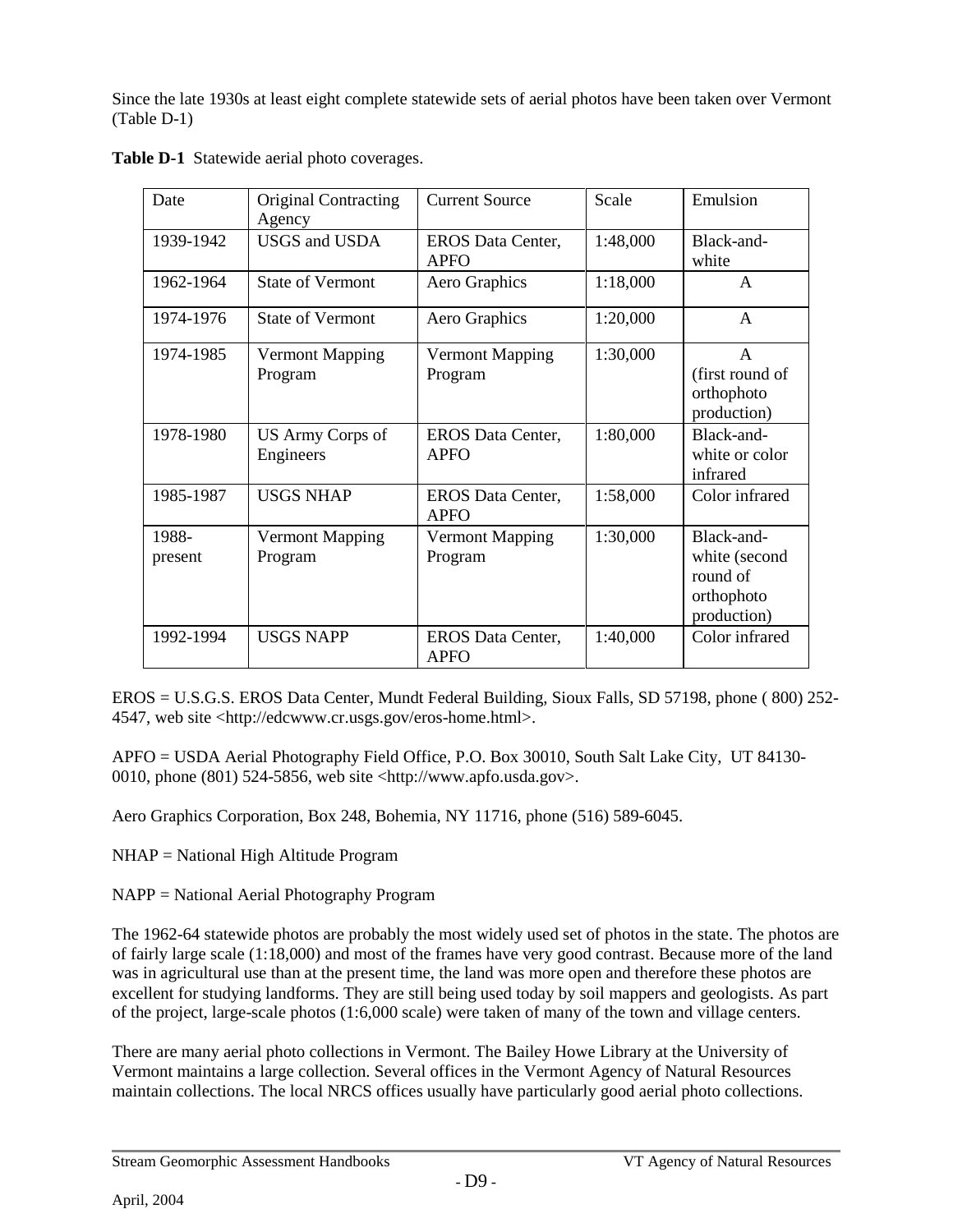Although these organizations do not loan out photos, they are usually available for public viewing (be sure to call ahead first).

### **Ordering Aerial Photos**

To order photos from the federal government, contact either the USGS EROS Data Center or the USDA Aerial Photography Field Office. The EROS Data Center (phone 800-252-4547, web site <http://edcwww.cr.usgs.gov/eros-home.html>) maintains an aerial photography collection going back to the 1930s. A search of their archives for Plainfield, Vermont turned up 10 sets of photos from 1939 to 1993. The USDA Aerial Photography Field Office (phone 801-975-3503, web site  $\langle$ http://www.apfo.usda.gov>) maintains an archive of aerial photography going back to the 1950s. A catalog of their recent Vermont holdings is in Appendix 2.

Aerial photos can be obtained as either prints or transparencies. Prints are more convenient to use but if maximum resolution is needed, transparencies are best. Prints can be made on heavy or light paper, with the heavy paper being much less subject to curling.

The standard size for aerial photos is the 9 x 9 inch direct contact prints. Although because of the large negative size, high-resolution enlargements up to 36 x 36 inches can also be obtained, the cost is considerably more than for contact prints.

When ordering photography try to make sure that prints are made with a printer that can electronically dodge the prints. This can reduce hot spots and eliminate light fall-off on the edges. Because the EROS Data Center uses these higher quality printers while the Aerial Photography Field Office (APFO) does not, photos should be ordered from EROS Data Center rather than APFO whenever possible.

#### **Storing Aerial Photos**

All photos should be kept in clear mylar sleeves. This protects them from fingerprints. The oil from fingerprints makes dust stick on them and the dust then scratches the emulsion, reducing the resolution of the photos. For long term storage, the sleeved photos should be in acid-free folders and should be kept out of direct sunlight. If properly processed and stored, black and white photos should last for many decades without significant fading. Color photos of all sorts will undoubtedly fade over time.

#### **Orthophotos**

Aerial photos can reveal an incredible amount of detail about the landscape. However, it is difficult to make accurate measurements on them because the scale continuously changes from the center to the edge of the photo and as the elevation of the ground changes. A special type of aerial photo product known as an ortho-photograph remedies this problem. An ortho-photograph shows much of the detail of an aerial photo but, like a map, it has a constant scale. This enables the user to make reasonably accurate measurements of angles and distances.

Orthophotos are available for all of Vermont at 1:5,000 scale and more detailed 1:1,250 scale orthophotos are available for selected urban areas. The ortho-photography program began in 1974 and most areas have been covered twice since then. Since 1994 the orthophotos have been produced using digital methods and are available in digital format as well as the traditional printed map format. Digital orthophotos are currently available for most of the state. To obtain orthophotos, contact the Vermont Mapping Program at 43 1/2 Randall St., Waterbury, VT 05676, phone (802) 241-3507.

There are limits to what can be seen on orthophotos. They are very useful for determining land use, land cover, and the locations of prominent features and it is easy to measure sizes, distances, and angles. However, many features that can be easily discerned by viewing a pair of aerial photos in stereo are